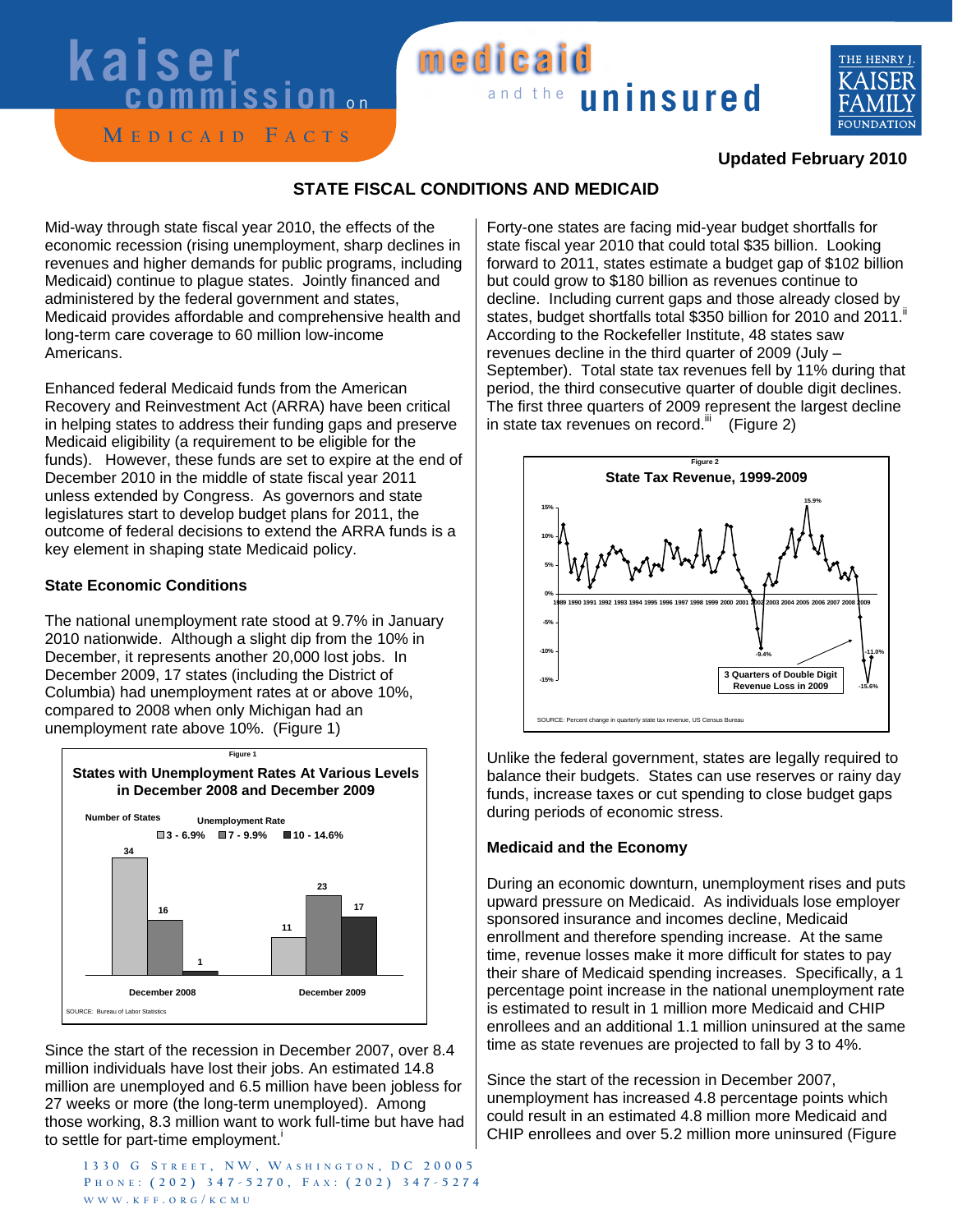## **<sup>M</sup> edicaid F acts kaiser commission**

3). Even as the economy starts to recover, unemployment and Medicaid enrollment are expected to lag behind other improvements putting continued pressure on state budgets.



Medicaid is important both as a source of coverage for lowincome Americans and an economic engine in state economies. Medicaid payments made on behalf of enrollees to health care providers support jobs throughout the health sector. The impact of state spending on Medicaid is intensified because of the influx of federal matching funds. On the other hand, cuts to Medicaid to save state dollars result in an equal or greater loss of federal revenue to states which could stunt or slow the pace of economic recovery. (Figure 4)



The federal Medicaid matching rate (known as the Federal Medical Assistance Percentage or FMAP that determines the federal share of Medicaid program costs) is calculated annually for each state, and it varies depending on the average personal income in the state. Prior to FY 2009 and the implementation of the American Recovery and Reinvestment Act (ARRA), the FMAP has averaged about 57 percent nationwide, with the FMAP for higher income states at the statutory floor of 50 percent and FMAPs for poorer states ranging up to a high of 76 percent.

#### **American Recovery and Reinvestment Act (ARRA)**

In an effort to boost an ailing economy, Congress enacted and President Obama signed the American Recovery and Reinvestment Act (ARRA) on February 17, 2009. The overall package, expected to cost \$787 billion, included significant funding for health care and state fiscal relief. Specifically, the Act included an estimated \$87 billion for a temporary increase in the federal share of Medicaid costs from October 2008 through December 2010. All states received a base increase in their FMAP match rate of 6.2 percentage points with additional increases targeted to states with higher increases in unemployment.

While ARRA increases the federal share for Medicaid, states must still fund the state share of Medicaid to draw the federal funds. During fiscal years 2009 and 2010, the ARRAenhanced state FMAPs range from a minimum of about 61% to a high of over 84%. To be eligible for the additional federal share of program costs, states could not restrict Medicaid eligibility levels or make it more difficult to apply for and enroll in Medicaid.

The ARRA funds were able to reach states quickly. As of January 29, 2010, Medicaid FMAP outlays related to ARRA totaled  $$44.1$  billion.<sup>iv</sup> These funds were used to address both overall state budget and Medicaid budget shortfalls; avoid cuts to providers, benefits and eligibility, and help support increased Medicaid enrollment. (Figure 5) Most states reported multiple uses for the ARRA funds meaning that in these states a range of restrictions would have likely occurred without the federal funds.

The FMAP increase in ARRA expires at the end of 2010, mid-way through most states' 2011 fiscal year, when many state economies are still expected to face severe fiscal stress related to the downturn.

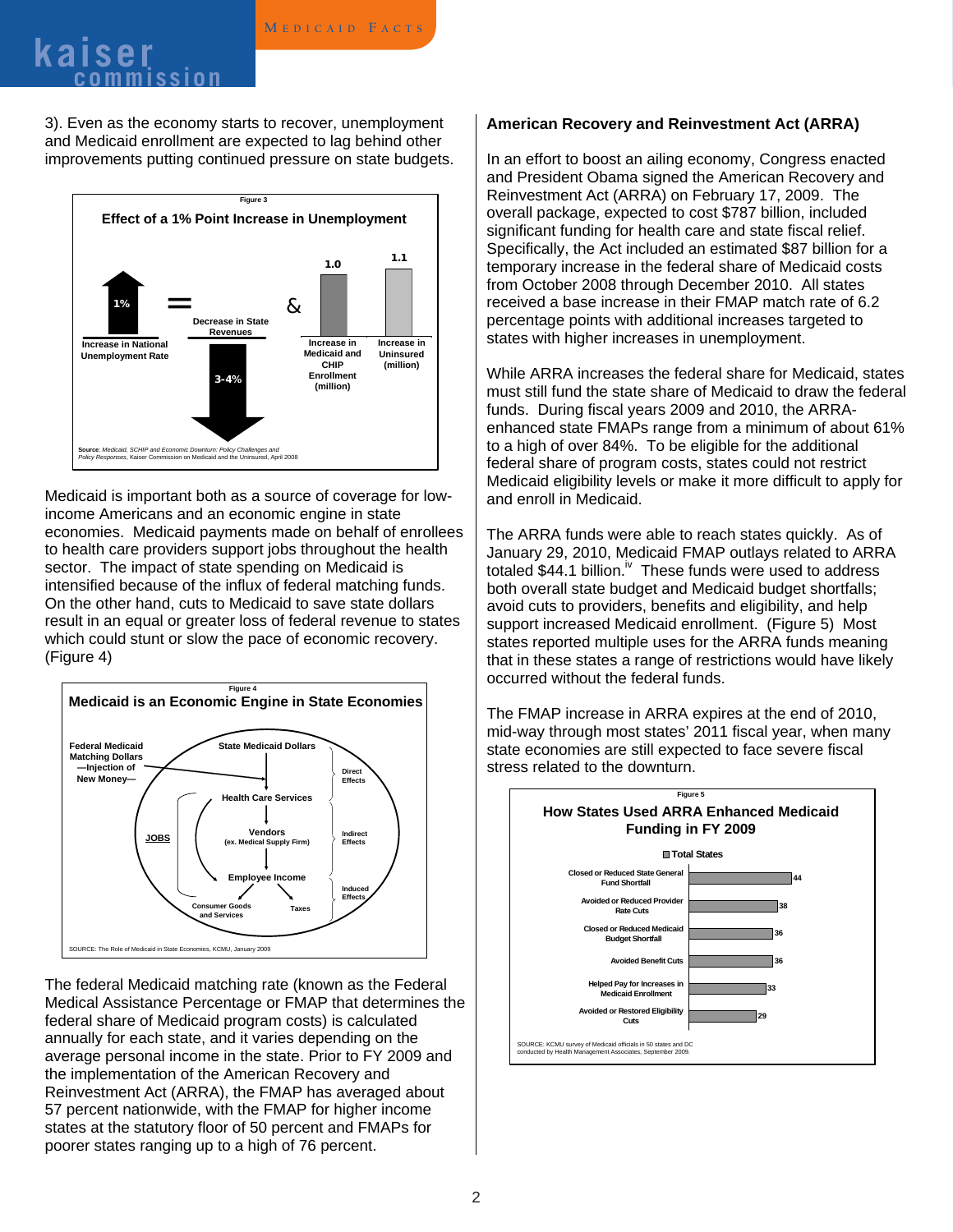## **<sup>M</sup> edicaid F acts kaiser commission**

#### **Medicaid Spending, Enrollment & Policy Changes**

As a result of the recession, and an increased caseload, Medicaid spending and enrollment growth accelerated in FY 2009 and FY 2010. Total Medicaid spending growth averaged 7.9% in FY 2009, a higher rate than the original projections and the highest rate of growth in six years. Enrollment growth also increased more than in prior years, averaging 7.5% in FY 2009, significantly higher than the 3.6% growth that was projected. On average, states adopted budgets that accounted for Medicaid spending growth of 6.3% and enrollment growth of 6.6% in FY 2010. Mid-way through FY 2010, 44 states said that they were going to exceed these original projections. (Figure 6)



Even with the help of the ARRA funds, nearly every state implemented at least one new Medicaid policy to control spending in FY 2009 and FY 2010. More states cut provider rates and eliminated or limited benefits compared to prior years. Rate cuts can jeopardize provider participation and therefore access to needed care. Medicaid eligibility was largely protected in FY 2009 and 2010 because of the ARRA maintenance of eligibility requirements. (Figure 7)



States also remain focused on efforts to reorient long-term care services to community settings, improve quality, advance health information technology, and implement innovative delivery systems like medical homes, but these efforts are not likely to generate immediate budget savings.

Mid-way through FY 2010, 44 states indicated that they were likely to or there was a possibility of additional Medicaid cuts beyond those planned at the beginning of the state fiscal year. Some cuts proposed in state budgets for fiscal year 2011 focus on more provider rate cuts and deeper benefit cuts that could target individuals with disabilities. If the ARRA federal funding with the required maintenance of eligibility expires, states may also turn to eligibility cuts to balance their budgets which would further swell the uninsured population.

#### **Outlook**

To address severe budget shortfalls, states have already implemented spending cuts to key programs (including Medicaid), imposed across the board spending cuts, made reductions to the state workforce, and turned to options to raise revenues. As governors start the process of developing budgets for state fiscal year 2011, some indicators show that the economy may be improving, but high unemployment, growing Medicaid enrollment, and huge revenue declines mean that the next fiscal year may be even more challenging for states. In addition, budgets for FY 2011 must account for the expiration of the ARRA funds at the end of 2010 which will create a substantial cliff in financing at a time when state economies are still struggling and unable to fill the gap. Several governors have assumed in their proposed budgets that Congress will act and extend the ARRA funds.

Without the ARRA funds and the Medicaid eligibility protections, states may face considering severe cuts to Medicaid provider payment rates, benefits and eligibility cuts. As states make these tough choices, Congress is debating legislation to extend the ARRA funds and other legislation to increase jobs. The jobs bill passed in the House and President Obama's proposed budget for 2011 extend the Medicaid FMAP increase through June 2011 (the end of most state fiscal years). Although the immediate focus for states is on the economy, states will also be monitoring the outcome of national health reform efforts which could include new responsibilities for states including an expansion of Medicaid for the low-income population, especially adults not previously eligible for public coverage.

 $\overline{a}$ 

i Bureau of Labor Statistics Employment Summary, February 5, 2010. McNichol and Johnson, "Recession Continues to Batter State Budgets: State Responses Could Slow Recovery", Center on Budget and Policy Priorities, January 28, 2010.

iii Dadayan and Boyd, "Recession or No Recession, State Tax Revenues Remain Negative." Rockefeller Institute of Government, January 2010. <sup>iv</sup> http://www.hhs.gov/recovery/2010/01/hhs\_weekly\_01292010.xls. Accessed Feb. 12, 2010.

This publication (#7580-06) is available on the Kaiser Family Foundation's website at www.kff.org